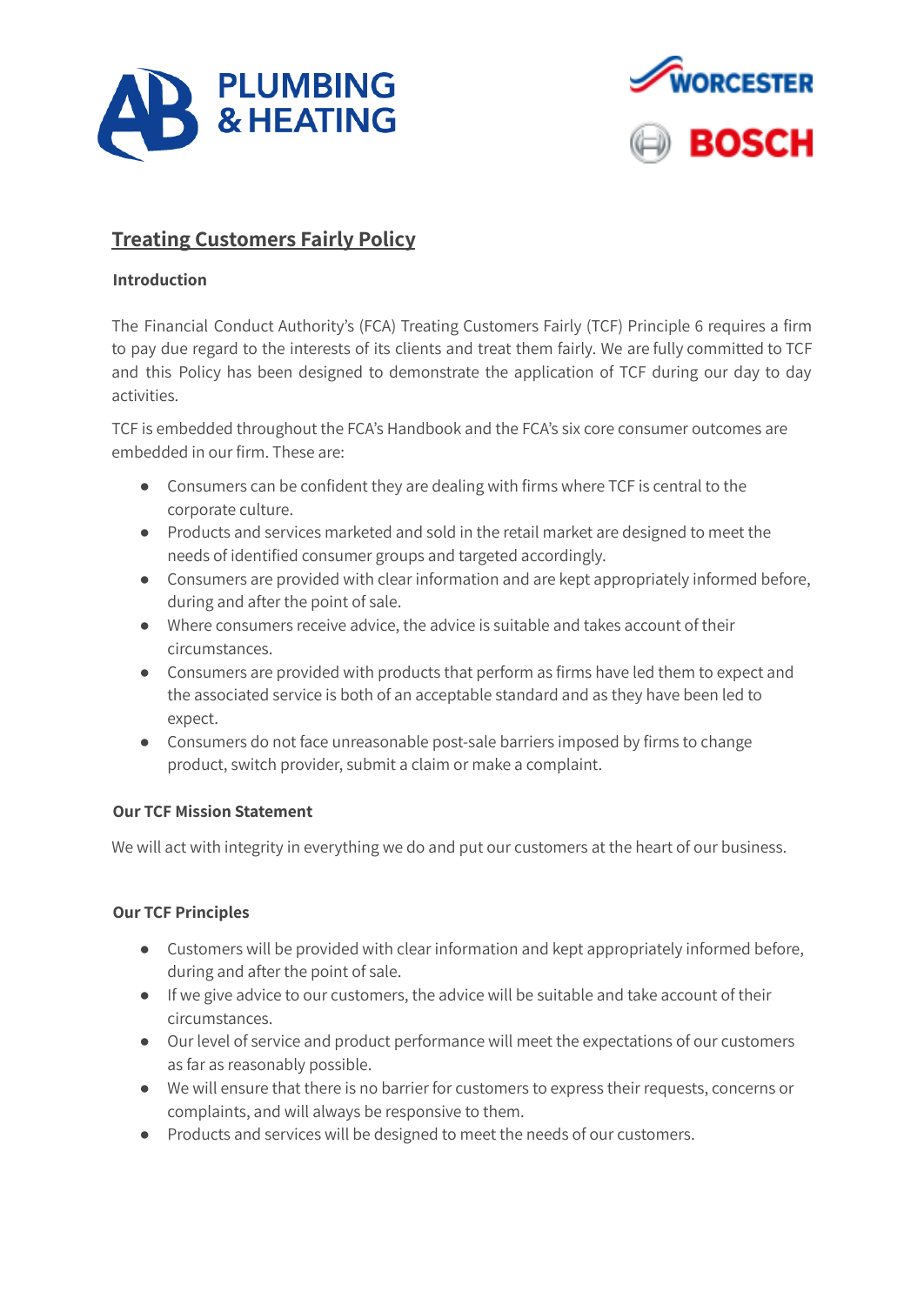



#### **Assessing and implementing our TCF Principles**

#### **Marketing**

All our financial promotions and marketing materials are reviewed to ensure that they are appropriate for our target audience and are presented in a clear, fair and not misleading manner.

#### **Sales, Advice, Management**

When providing advice, our advisers obtain a detailed understanding of the customer's needs so that our recommendations are suitable. We ensure that our customers understand the risks involved with any service or product offered and are aware of all fees and charges.

#### **Post-Sale Information and Support**

We strive to keep our customers informed pre, during and post contract. Appropriate records are held and can be provided as required on an ongoing basis. We have appropriate capacity for storing and processing information to ensure continuous support. We have no post-sale barriers in place which restrict customers' access.

#### **Policies and Procedures**

We have policies and procedures that are relevant to the fair treatment of our customers and which also meet FCA requirements. These are (this not an exhaustive list):

- Conflicts of Interest Policy
- Data Protection Policy
- Vulnerable Customers Policy
- Training and Competence Policy
- Financial Crime including Bribery & Corruption & Money Laundering
- Complaint Handling Procedures
- Financial Promotions Procedures

#### **Management Information (MI)**

We produce MI to assess our performance against the TCF principles. We ensure that MI is accurate, timely, consistent and relevant to assist the business to make informed decisions in the best interests of our customers. We produce MI reports which are reviewed regularly by senior managers, directors and board members in various meetings.

#### **Awareness/Training**

We ensure that all advisers and staff are familiar with the TCF Principle and its outcomes. In